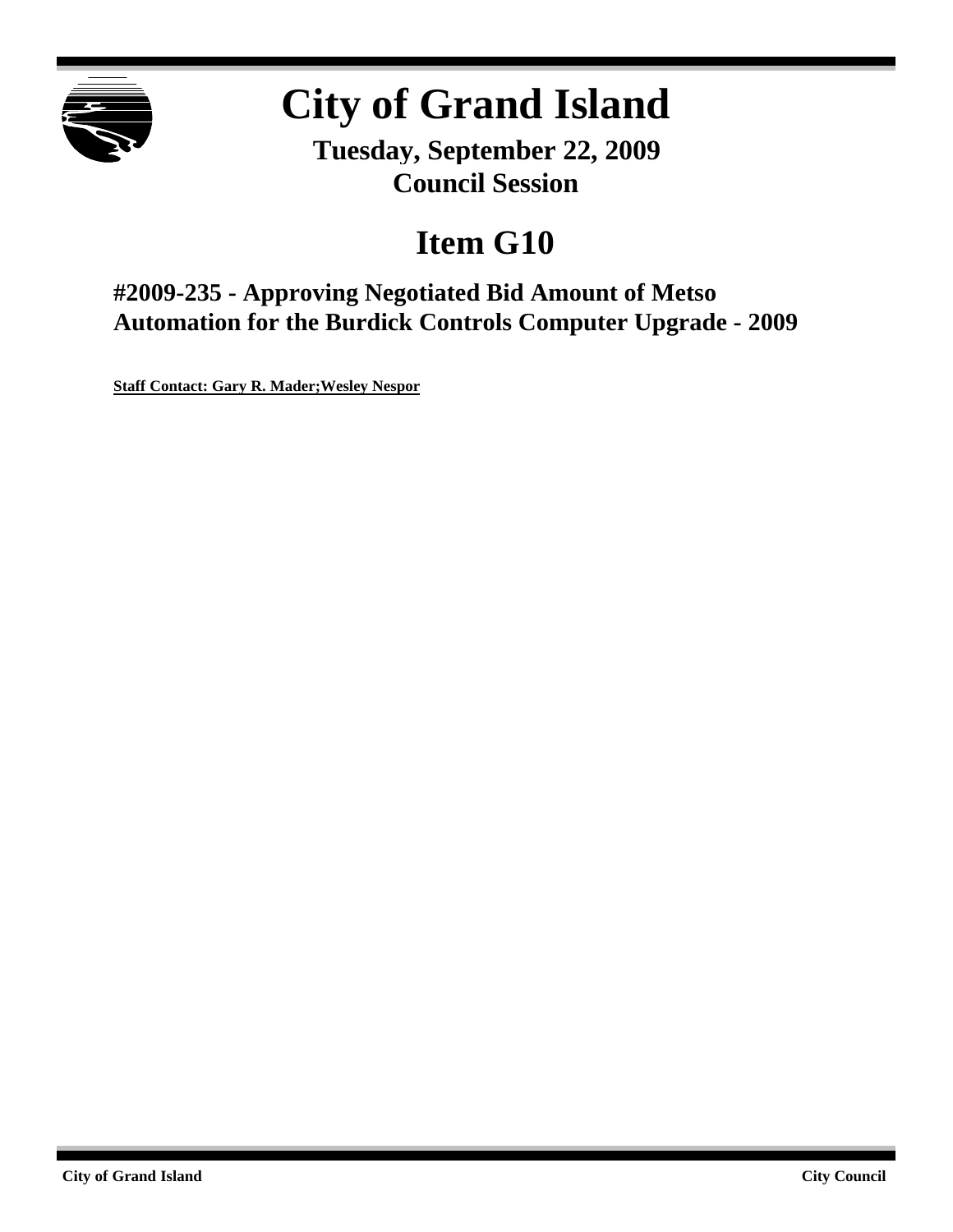## **Council Agenda Memo**

| From:                | Gary R. Mader, Utilities Director<br>Wesley Nespor, Asst. City Attorney/Purchasing |  |
|----------------------|------------------------------------------------------------------------------------|--|
| <b>Meeting:</b>      | September 22, 2009                                                                 |  |
| Subject:             | Burdick Controls Computer Upgrade - 2009                                           |  |
| Item $\#$ 's:        | $G-10$                                                                             |  |
| <b>Presenter(s):</b> | Gary R. Mader, Utilities Director                                                  |  |

### **Background**

In 1997, the burner management controls for Burdick Units 1 and 2 and the plant controls for Unit 3 were replaced with a digital control system. This digital control system included personal computers as the operator interfaces. These personal computers utilize Windows 95 as their operating systems. Windows 95 is an obsolete operating system and replacement of a failed workstation is no longer supported. To allow further use of this system, the workstations must be upgraded to Windows XP operating systems and the computers, software and graphics that interface with the control system must be replaced. Specifications to provide the engineering, components, and field service personnel were drafted by plant engineering staff and issued for bid.

### **Discussion**

The specifications for the Burdick Controls Computer Upgrade were advertised and issued for bid in accordance with the City Purchasing Code. Bids were publicly opened on August 25, 2009. The engineer's estimate for this project was \$200,500.00.

| Bidder                  | <b>Bid Price</b> |
|-------------------------|------------------|
| <b>Metso Automation</b> | \$224,167.00     |

Since only one bid was received, Council approval was given at the September  $8<sup>th</sup>$ , 2009 Council meeting to enter into negotiations with Metso to negotiate with the contractor for contract reductions. Negotiations resulted in revising two specific areas of the bid, replacement computer costs and contractor on-site service time. The contractor has agreed to allow the computers to be purchased directly from a third party supplier by the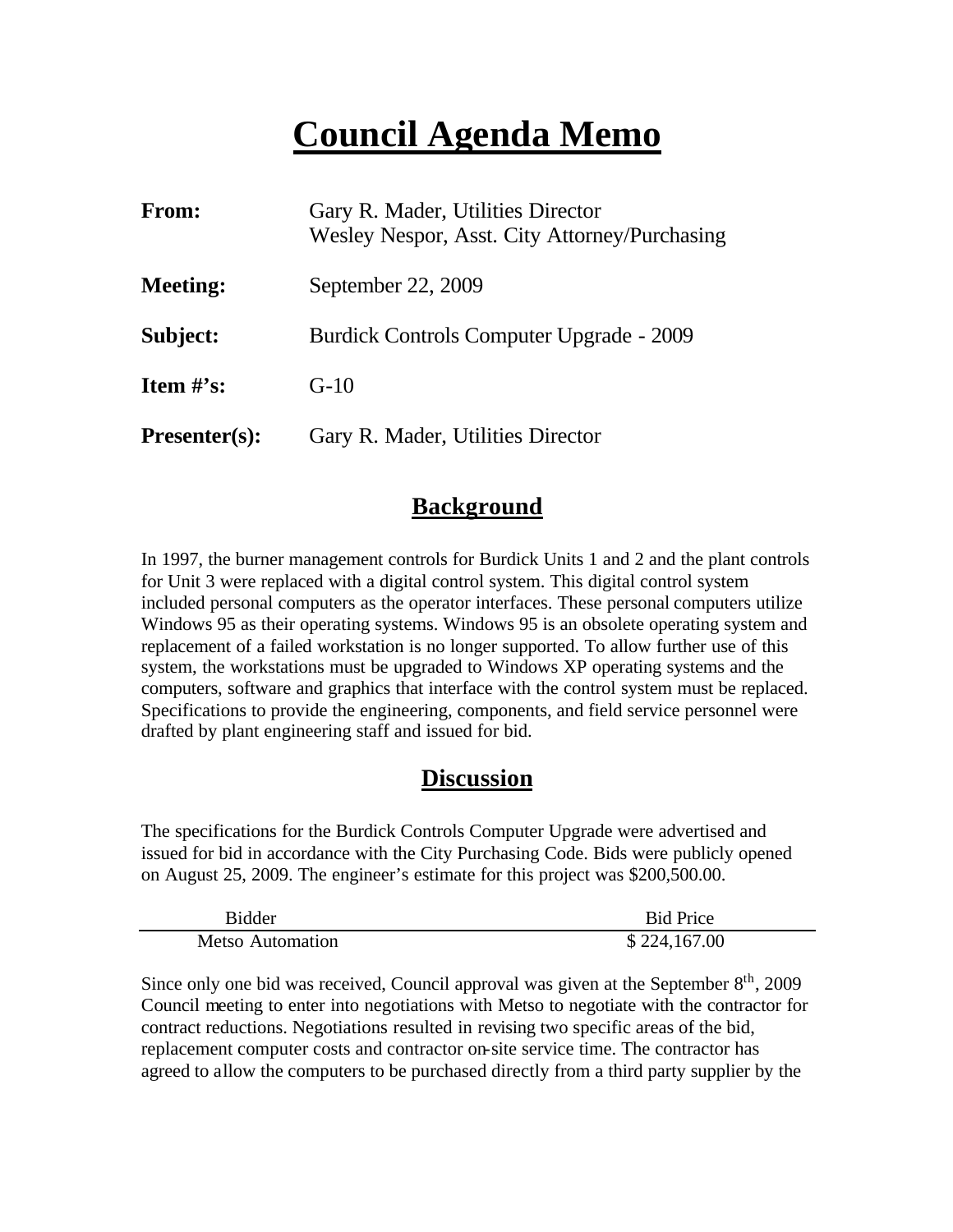City of Grand Island, and billing separately for actual service time expenses incurred by Metso during the installation of the system.

The revised contract price from Metso, excluding the computers and on-site service expenses is \$195,265. Department staff estimates that the direct computer purchase by the City will cost \$9,365, and that on-site service costs can be limited to \$4,080. Adding those costs to the revised contract price would bring the total project cost to \$208,710, a savings of \$15,457 over the original bid of \$224,167.

## **Alternatives**

It appears that the Council has the following alternatives concerning the issue at hand. The Council may:

- 1. Move to approve
- 2. Refer the issue to a Committee
- 3. Postpone the issue to future date
- 4. Take no action on the issue

## **Recommendation**

City Administration recommends that the Council award the Contract for Burdick Controls Computer Upgrade to Metso Automation of Lansdale, Pennsylvania, as the sole source, at a revised contract price of \$195,265.00.

## **Sample Motion**

Move to approve award of the contract in the amount of \$195,265.00 to Metso Automation for the Burdick Controls Computer Upgrade.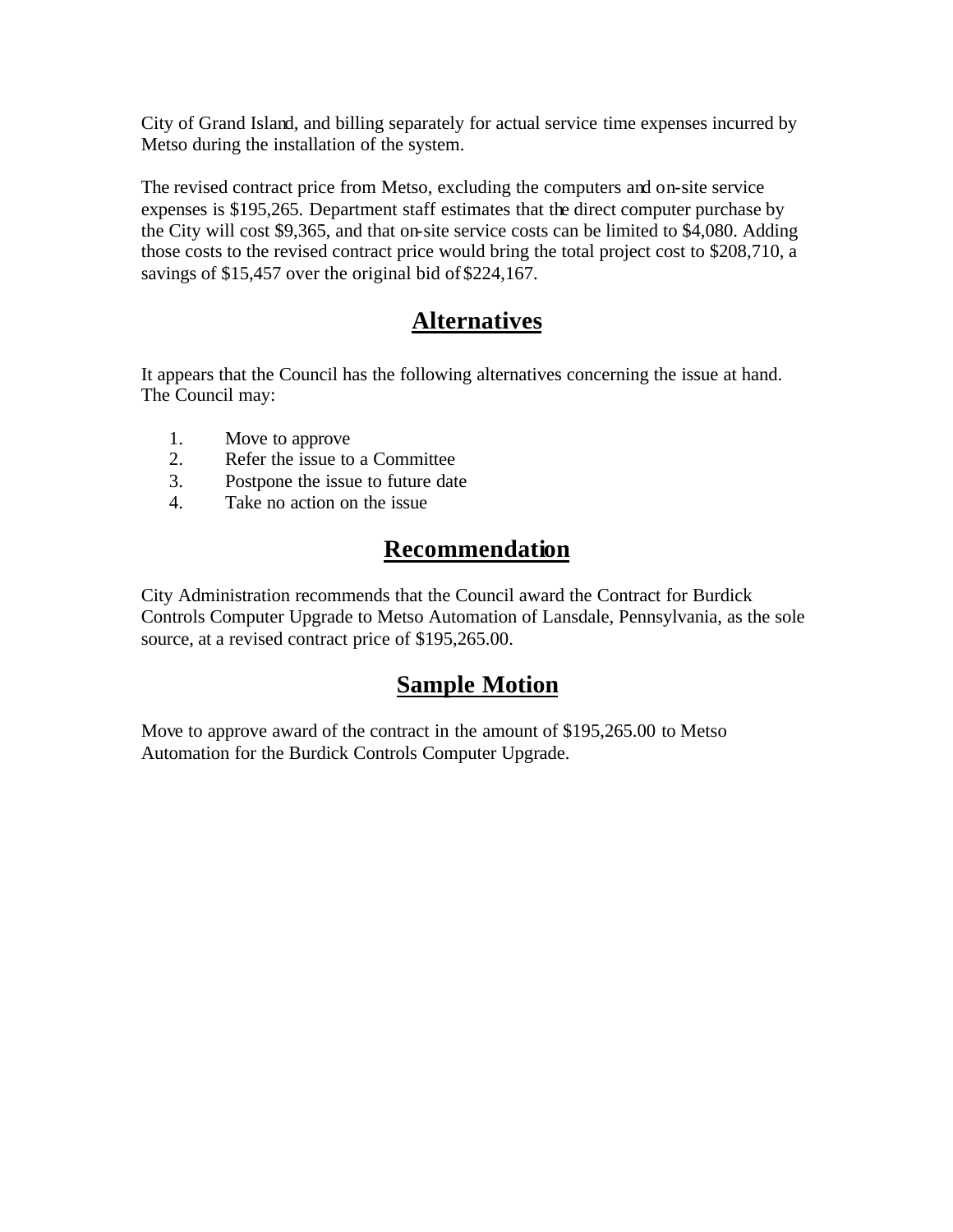#### *Purchasing Division of Legal Department* **INTEROFFICE MEMORANDUM**



Wes Nespor, Purchasing Agent

*Working Together for a Better Tomorrow, Today*

#### **BID OPENING**

| <b>BID OPENING DATE:</b>      | August 25, 2009 at 11:00 a.m.                   |  |  |  |
|-------------------------------|-------------------------------------------------|--|--|--|
| <b>FOR:</b>                   | <b>Burdick Controls Computer Upgrade - 2009</b> |  |  |  |
| <b>DEPARTMENT:</b>            | <b>Utilities</b>                                |  |  |  |
| <b>ESTIMATE:</b>              | \$200,500.00                                    |  |  |  |
| <b>FUND/ACCOUNT:</b>          | 520                                             |  |  |  |
| <b>PUBLICATION DATE:</b>      | <b>July 31, 2009</b>                            |  |  |  |
| <b>NO. POTENTIAL BIDDERS:</b> |                                                 |  |  |  |

#### **SUMMARY**

| <b>Bidder:</b>       | <b>Metso Automation, Power</b>                     |  |
|----------------------|----------------------------------------------------|--|
|                      | <b>Lansdale, PA</b>                                |  |
| <b>Bid Security:</b> | The Insurance Company of the State of Pennsylvania |  |
| <b>Exceptions:</b>   | <b>None</b>                                        |  |

| <b>Bid Price:</b> |              |
|-------------------|--------------|
| <b>Material:</b>  | \$40,038.00  |
| <b>Labor:</b>     | 184,129.00   |
| <b>Sales Tax:</b> | <b>None</b>  |
| <b>Total Bid:</b> | \$224,167.00 |

cc: Gary Mader, Utilities Director Bob Smith, Assist. Utilities Director Dale Shotkoski, City Attorney Wes Nespor, Purchasing Agent Lynn Mayhew, Utility Engineer Karen Nagel, Utilities Secretary

Jeff Pederson, City Administrator Pat Gericke, Utilities Admin. Assist.